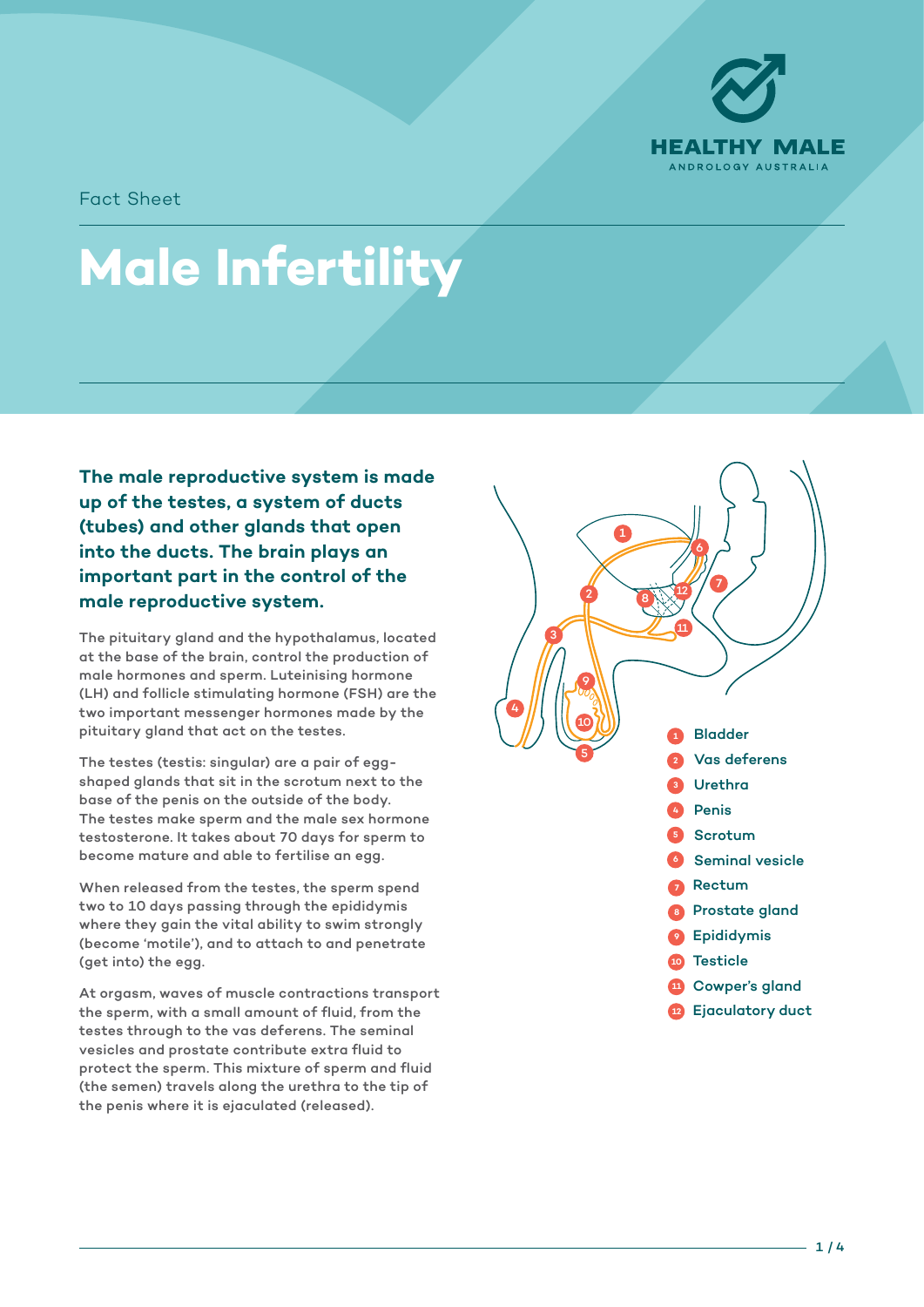# **What is male infertility?**

Reproduction (or making a baby) is a simple and natural experience for most couples. However, for some couples it is very difficult to conceive. A man's fertility generally relies on the quantity and quality of his sperm. If the number of sperm a man ejaculates is low or if the sperm are of a poor quality, it will be difficult, and sometimes impossible, for him to cause a pregnancy. Male infertility is diagnosed when, after testing both partners, reproductive problems have been found in the male.

# **How common is male infertility?**

Infertility is a widespread problem. For about one in five infertile couples the problem lies solely in the male partner. It is estimated that one in 20 men has some kind of fertility problem with low numbers of sperm in his ejaculate. However, only about one in every 100 men has no sperm in his ejaculate.

# **What are the symptoms of male infertility?**

In most cases, there are no obvious signs of infertility. Intercourse, erections and ejaculation will usually happen without difficulty. The quantity and appearance of the ejaculated semen generally appears normal to the naked eye. Medical tests are needed to find out if a man is infertile.

#### **What causes male infertility?**

Male infertility is usually caused by problems that affect either sperm production or sperm transport. Through medical testing, the doctor may be able to find the cause of the problem.

About two-thirds of infertile men have a problem with making sperm in the testes. Either low numbers of sperm are made and/or the sperm that are made do not work properly.

Sperm transport problems are found in about one in every five infertile men, including men who have had a vasectomy but now wish to have more children. Blockages (often referred to as obstructions) in the tubes leading sperm away from the testes to the penis can cause a complete lack of sperm in the ejaculated semen.

Other less common causes of infertility include: sexual problems that affect whether semen is able to enter the woman's vagina for fertilisation to take place (one in 100 infertile couples); low levels of hormones made in the pituitary gland that act on the testes (one in 100 infertile men); and sperm antibodies (found in one in 16 infertile men). In most men sperm antibodies will not affect the chance of a pregnancy but in some men sperm antibodies reduce fertility.

# **Cause of male infertility**

#### **Sperm production problems:**

- Chromosomal or genetic causes
- Undescended testes *(failure of the testes to descend at birth)*
- Infections
- Torsion *(twisting of the testes in scrotum)*
- Varicocele *(varicose veins in the testes)*
- Medicines and chemicals
- Radiation damage
- Unknown cause

## **Blockage of sperm transport:**

- Infections
- Prostate-related problems
- Absence of vas deferens
- Vasectomy

# **Sexual problems (erection and ejaculatory problems)**

- Retrograde or premature ejaculation
- Failure of ejaculation
- Erectile dysfunction
- Infrequent intercourse
- Spinal cord injury
- Prostate surgery
- Damage to nerves
- Some medicines

#### **Hormonal problems**

- Pituitary tumors
- Congenital lack of LH/FSH *(Pituitary problems from birth)*

#### **Sperm antibodies**

- Vasectomy
- Injury or infection in the epididymis
- Unknown cause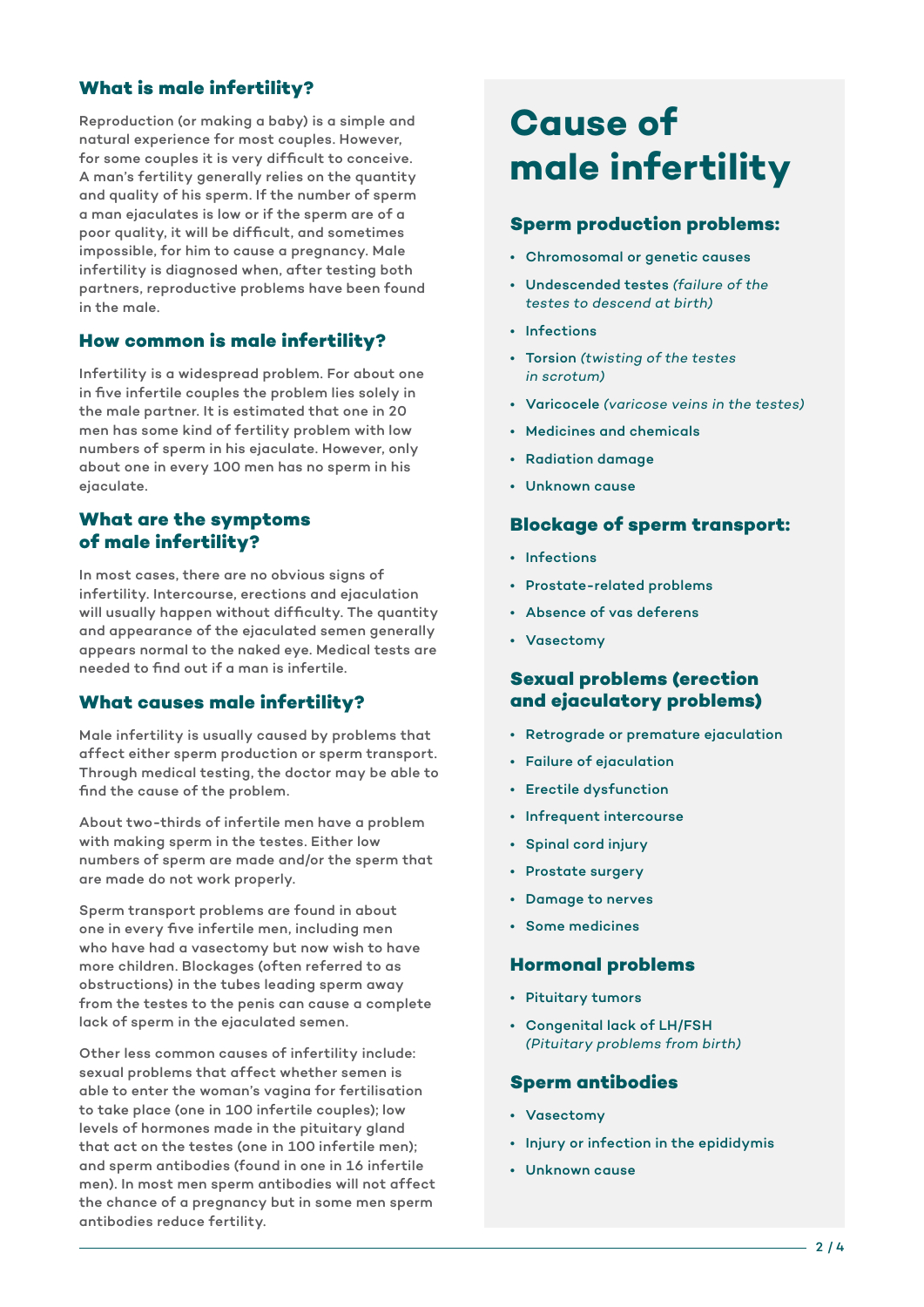# **How is male infertility diagnosed?**

If a couple has been trying for a pregnancy without success, they should go to their local doctor or family planning clinic, and have some initial tests.

Infertility should be considered a couple's problem requiring review of both the male and female partner even if one partner has a child from another relationship. Male infertility may be a sign of other (possibly undiagnosed) health problems such as testosterone deficiency or coexisting testicular cancer, so it is important that it is investigated.

Diagnosis can involve a medical history from the man and a physical examination along with a semen analysis to check the number, shape and movement of sperm in the ejaculate. Blood tests may also be done to check the levels of hormones that control sperm production or for genetic testing. Testicular biopsies or testicular ultrasound are sometimes done.

## **What is ICSI?**



Intracytoplasmic sperm injection (ICSI) is a form of IVF where a single sperm is placed directly into each egg by piercing the outer covering of the egg. ICSI is particularly helpful for men with poor sperm production. Sperm are collected from the semen or removed carefully from the testis or epididymis.

ICSI can achieve pregnancies even when only a few sperm are produced.

As for IVF, after fertilisation the resulting embryos are then placed into the woman's uterus.

# **How is male infertility treated?**

One in eight infertile men has a treatable condition, and after treatment, couples can become pregnant naturally. In some cases, the doctor will recommend that the couple seek assisted reproductive technologies (ART), such as IVF (in vitro fertilisation). ART do not cure or treat the cause of infertility but they can help couples achieve a pregnancy, even if the man's sperm count is very low.

# **Can I do anything to prevent male infertility?**

It is best to avoid cigarette smoking, excess alcohol, sexually transmitted infections, heat stress from tight fitting underwear, and anabolic steroids (taken for body building or sporting purposes) as these factors can be harmful to the production of sperm.

If you work in an occupation that may affect your fertility, it's important to wear protective clothing and follow all occupational health and safety guidelines. It is recommended that couples trying to conceive avoid exposure to any possibly harmful chemicals.

Because of the possible effects on fertility, it's important to tell your doctor if you have had hormone treatment or had surgery as a child to move your testes into the scrotum.

# **Can older age cause male fertility problems?**

Healthy men in their 70s and beyond can still father children, however the time taken for a partner to become pregnant is longer when a man is middle-aged or older. Reasons for this may include a decrease in sexual activity, lower semen volume, changes to sperm motility (movement), a lower number of motile sperm, and possibly lower sperm function and DNA quality.

The chance of the child having some genetic or chromosomal problem is also increased for older men.